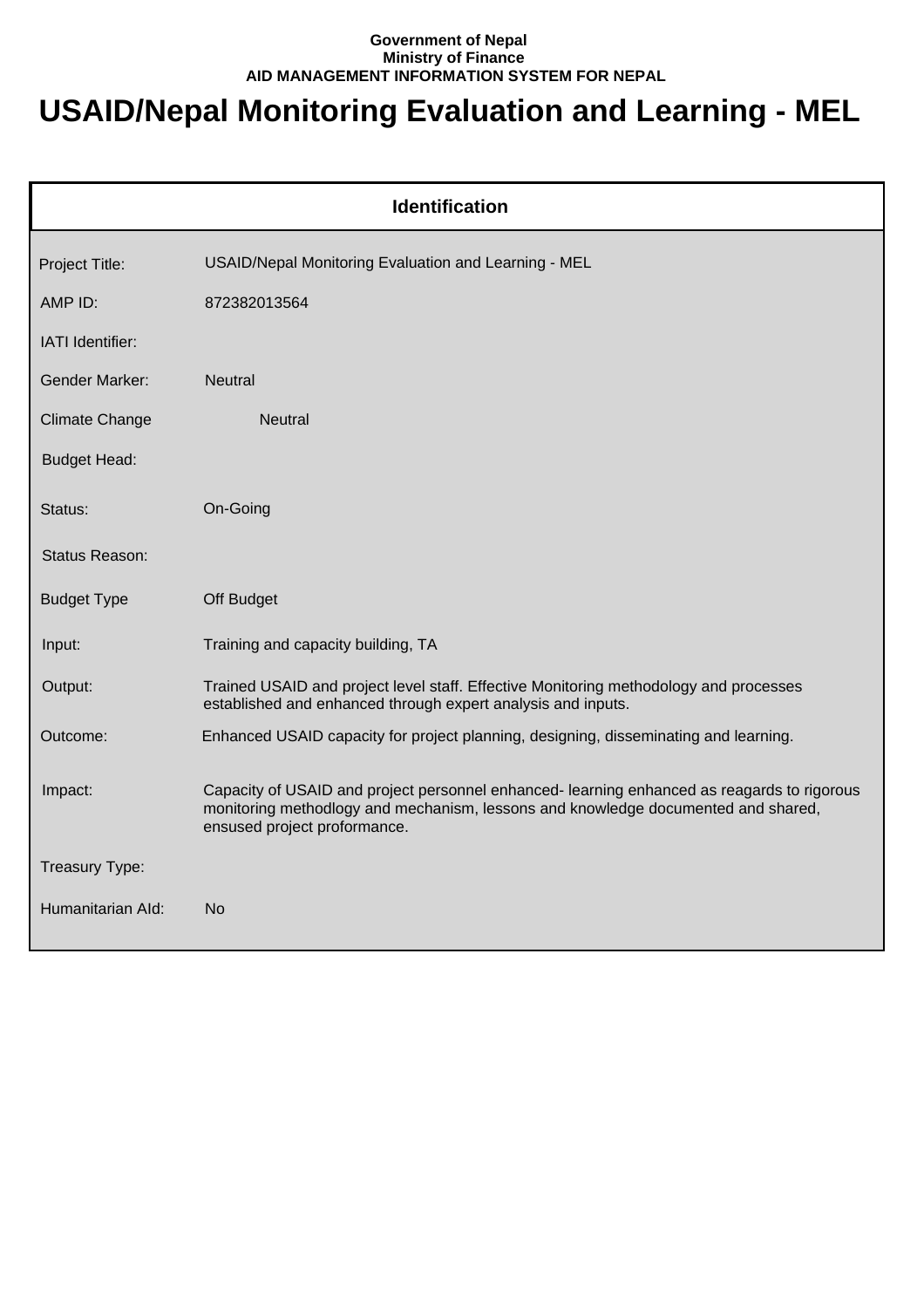| Location     |            |
|--------------|------------|
| Location     | Percentage |
| <b>NEPAL</b> | 100.0%     |

| <b>Sector</b>                                      |            |
|----------------------------------------------------|------------|
| Sector                                             | Percentage |
| Nepal Sector Classification POLICY AND STRATEGIC 0 | 100.0%     |

| <b>Implementing/Executing Agency</b>      |        |  |  |
|-------------------------------------------|--------|--|--|
| Donor                                     |        |  |  |
| U.S. Agency for International Development | 0.0%   |  |  |
| <b>Responsible Organization</b>           |        |  |  |
| National Planning Commission Secretariat  | 100.0% |  |  |
| <b>Executing Agency</b>                   |        |  |  |
| U.S. Agency for International Development | 100.0% |  |  |
| <b>Implementing Agency</b>                |        |  |  |
| <b>INGOs</b>                              | 100.0% |  |  |

| <b>Funding</b>                                   |                       |                       |                               |            |                     |
|--------------------------------------------------|-----------------------|-----------------------|-------------------------------|------------|---------------------|
| Transaction<br>Date                              | Type of<br>Assistance | Mode of<br>Payment    | Post Earthquake<br>Assistance | Commitment | <b>Disbursement</b> |
| <b>U.S. Agency for International Development</b> |                       |                       |                               |            |                     |
| <b>Actual</b>                                    |                       |                       |                               |            |                     |
| 3/30/2015                                        | <b>Grant Aid</b>      | <b>Direct Payment</b> | No                            |            | 1,500,629           |
| <b>UNDISBURSED BALANCE</b>                       |                       | $-1,500,629$          |                               |            |                     |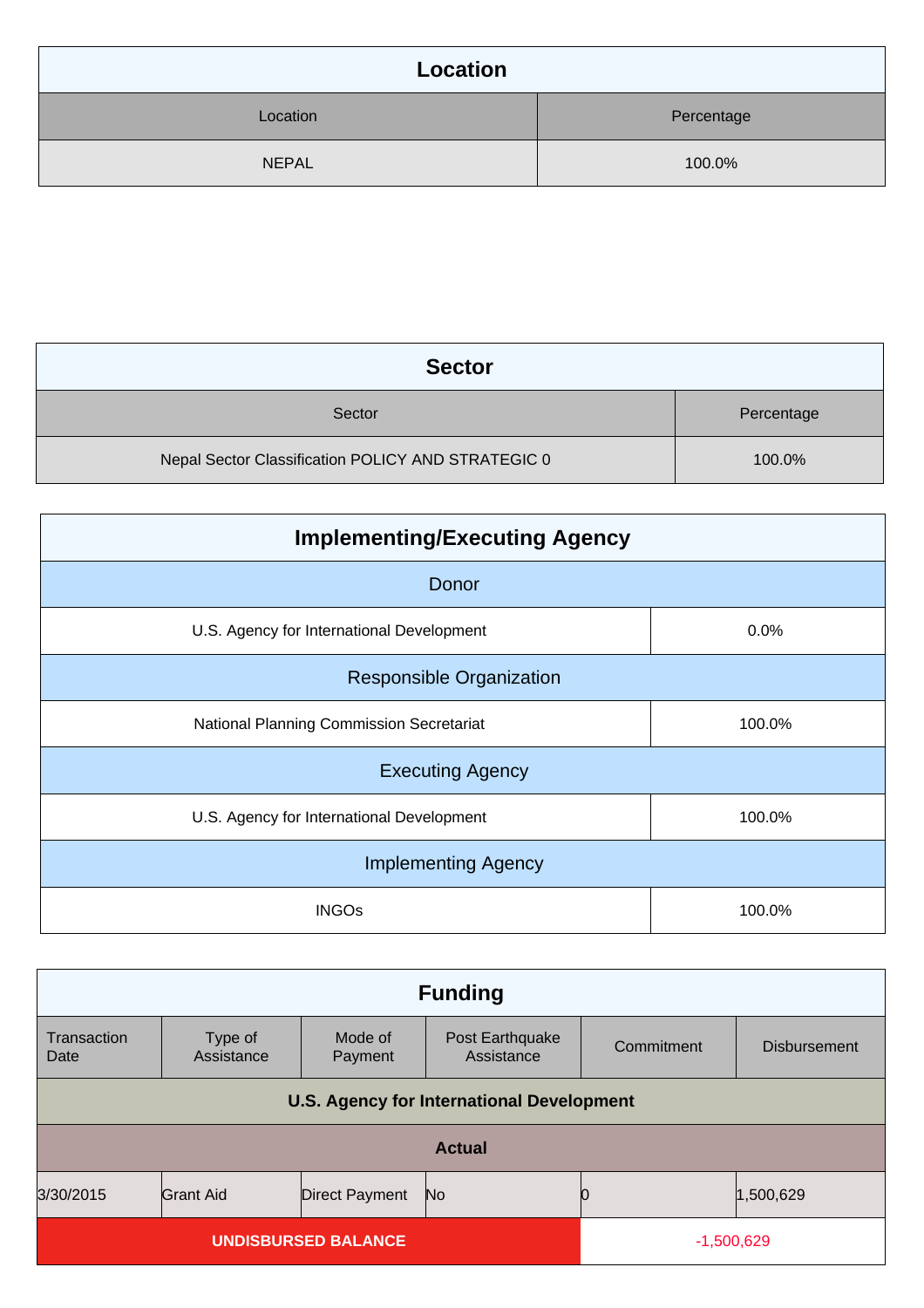| Transaction<br>Date                               | Type of<br>Assistance | Mode of<br>Payment    | Post Earthquake<br>Assistance | Commitment | <b>Disbursement</b> |
|---------------------------------------------------|-----------------------|-----------------------|-------------------------------|------------|---------------------|
| 4/15/2015                                         | Grant Aid             | <b>Direct Payment</b> | No                            | 11,750,229 |                     |
| 6/5/2016                                          | Grant Aid             | <b>Direct Payment</b> | No                            | Ю          | 2,206,675           |
| 7/13/2017                                         | Grant Aid             | <b>Direct Payment</b> | No.                           | Ю          | 1,668,680           |
| 3/23/2018                                         | Grant Aid             | <b>Direct Payment</b> | No.                           | Ю          | 3,562,767           |
| 8/7/2018                                          | <b>Grant Aid</b>      | <b>Direct Payment</b> | No                            | Ю          | 20,836              |
| 7/16/2019                                         | <b>Grant Aid</b>      | <b>Direct Payment</b> | No.                           | 10         | 1,996,998           |
| 2/27/2020                                         | <b>Grant Aid</b>      | <b>Direct Payment</b> | N <sub>o</sub>                | Ю          | 793,644             |
|                                                   |                       | <b>Total</b>          |                               | 11,750,229 | 11,750,229          |
| Total (U.S. Agency for International Development) |                       |                       | 11,750,229                    | 11,750,229 |                     |
| <b>UNDISBURSED BALANCE</b>                        |                       |                       | $\mathbf 0$                   |            |                     |

| <b>Progress Achieved</b>       |  |
|--------------------------------|--|
| Progress Achieved:             |  |
| Key Problems:                  |  |
| Steps Taken to Solve Problems: |  |